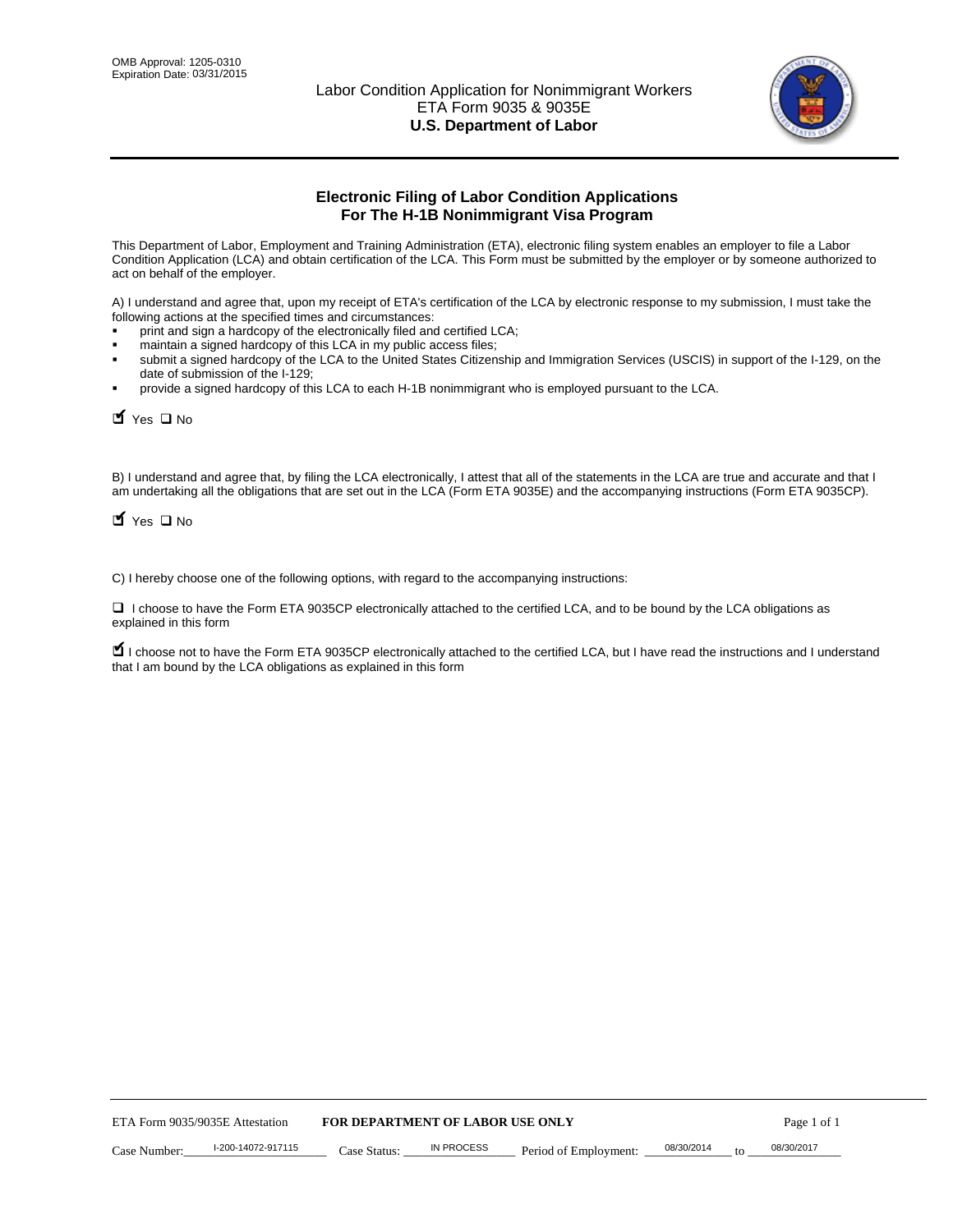# Labor Condition Application for Nonimmigrant Workers ETA Form 9035 & 9035E **U.S. Department of Labor**



*Please read and review the filing instructions carefully before completing the ETA Form 9035 or 9035E. A copy of the instructions can be found at http://www.foreignlaborcert.doleta.gov/. In accordance with Federal Regulations at 20 CFR 655.730(b), incomplete or obviously inaccurate Labor Condition Applications (LCAs) will not be certified by the Department of Labor. If the employer has received permission from the Administrator of the Office of Foreign Labor Certification to submit this form non-electronically, ALL required fields/items containing an asterisk ( \* ) must be completed as well as any fields/items where a response is conditional as indicated by the section ( § ) symbol.* 

# **A. Employment-Based Nonimmigrant Visa Information**

| i. Indicate the type of visa classification supported by this application (Write classification symbol): * | $H-1E$ |
|------------------------------------------------------------------------------------------------------------|--------|
|                                                                                                            |        |

## **B. Temporary Need Information**

| 1. Job Title *<br>SOFTWARE TRAINER                                                                                                                                      |                                               |                                      |                                              |                           |
|-------------------------------------------------------------------------------------------------------------------------------------------------------------------------|-----------------------------------------------|--------------------------------------|----------------------------------------------|---------------------------|
| 2. SOC (ONET/OES) code *                                                                                                                                                | 3. SOC (ONET/OES) occupation title *          |                                      |                                              |                           |
| 13-1151                                                                                                                                                                 | TRAINING AND DEVELOPMENT SPECIALISTS          |                                      |                                              |                           |
|                                                                                                                                                                         |                                               |                                      |                                              |                           |
| 4. Is this a full-time position? *                                                                                                                                      |                                               |                                      | <b>Period of Intended Employment</b>         |                           |
| $\blacksquare$ Yes<br>$\square$ No                                                                                                                                      | 5. Begin Date *<br>08/30/2014<br>(mm/dd/yyyy) |                                      | 6. End Date *<br>(mm/dd/yyyy)                | 08/30/2017                |
| 7. Worker positions needed/basis for the visa classification supported by this application                                                                              |                                               |                                      |                                              |                           |
| Total Worker Positions Being Requested for Certification *<br>1                                                                                                         |                                               |                                      |                                              |                           |
|                                                                                                                                                                         |                                               |                                      |                                              |                           |
| Basis for the visa classification supported by this application<br>(indicate the total workers in each applicable category based on the total workers identified above) |                                               |                                      |                                              |                           |
|                                                                                                                                                                         |                                               |                                      |                                              |                           |
| 1<br>a. New employment *                                                                                                                                                |                                               | 0                                    | d. New concurrent employment *               |                           |
| b. Continuation of previously approved employment *<br>0<br>without change with the same employer                                                                       |                                               | 0                                    | e. Change in employer *                      |                           |
| 0<br>c. Change in previously approved employment *                                                                                                                      |                                               | 0                                    | f. Amended petition *                        |                           |
| C. Employer Information                                                                                                                                                 |                                               |                                      |                                              |                           |
| 1. Legal business name *                                                                                                                                                |                                               |                                      |                                              |                           |
| MARLABS, INC                                                                                                                                                            |                                               |                                      |                                              |                           |
| 2. Trade name/Doing Business As (DBA), if applicable                                                                                                                    | N/A                                           |                                      |                                              |                           |
| 3. Address 1 *                                                                                                                                                          |                                               |                                      |                                              |                           |
| 1 CORPORATE PLACE SOUTH                                                                                                                                                 |                                               |                                      |                                              |                           |
| 4. Address 2<br>N/A                                                                                                                                                     |                                               |                                      |                                              |                           |
| 5. City *<br><b>PISCATAWAY</b>                                                                                                                                          |                                               | $\overline{6. \text{ State}}^*_{NJ}$ |                                              | 7. Postal code *<br>08854 |
| 8. Country *<br>UNITED STATES OF AMERICA                                                                                                                                |                                               | 9. Province<br>N/A                   |                                              |                           |
| 10. Telephone number * 7326941000                                                                                                                                       |                                               | 11. Extension $N/A$                  |                                              |                           |
|                                                                                                                                                                         |                                               |                                      | 13. NAICS code (must be at least 4-digits) * |                           |
| 12. Federal Employer Identification Number (FEIN from IRS) *<br>541816287                                                                                               |                                               | 541511                               |                                              |                           |
|                                                                                                                                                                         |                                               |                                      |                                              |                           |

# **C. Employer Information**

| 1. Legal business name *<br>MARLABS, INC                     |                                              |                           |
|--------------------------------------------------------------|----------------------------------------------|---------------------------|
| 2. Trade name/Doing Business As (DBA), if applicable<br>N/A  |                                              |                           |
| 3. Address 1 *<br>1 CORPORATE PLACE SOUTH                    |                                              |                           |
| 4. Address 2<br>N/A                                          |                                              |                           |
| 5. City *<br><b>PISCATAWAY</b>                               | 6. State *<br><b>NJ</b>                      | 7. Postal code *<br>08854 |
| 8. Country *                                                 | 9. Province                                  |                           |
| UNITED STATES OF AMERICA                                     | N/A                                          |                           |
| 10. Telephone number *<br>7326941000                         | 11. Extension<br>N/A                         |                           |
| 12. Federal Employer Identification Number (FEIN from IRS) * | 13. NAICS code (must be at least 4-digits) * |                           |
| 541816287                                                    | 541511                                       |                           |

# ETA Form 9035/9035E **FOR DEPARTMENT OF LABOR USE ONLY** Page 1 of 5<br>Case Number: 1-200-14072-917115 Case Status: IN PROCESS Period of Employment: 08/30/2014 to 08/30/2017

Case Number: 1-200-14072-917115 Case Status: IN PROCESS Period of Employment: 08/30/2014 to 08/30/2017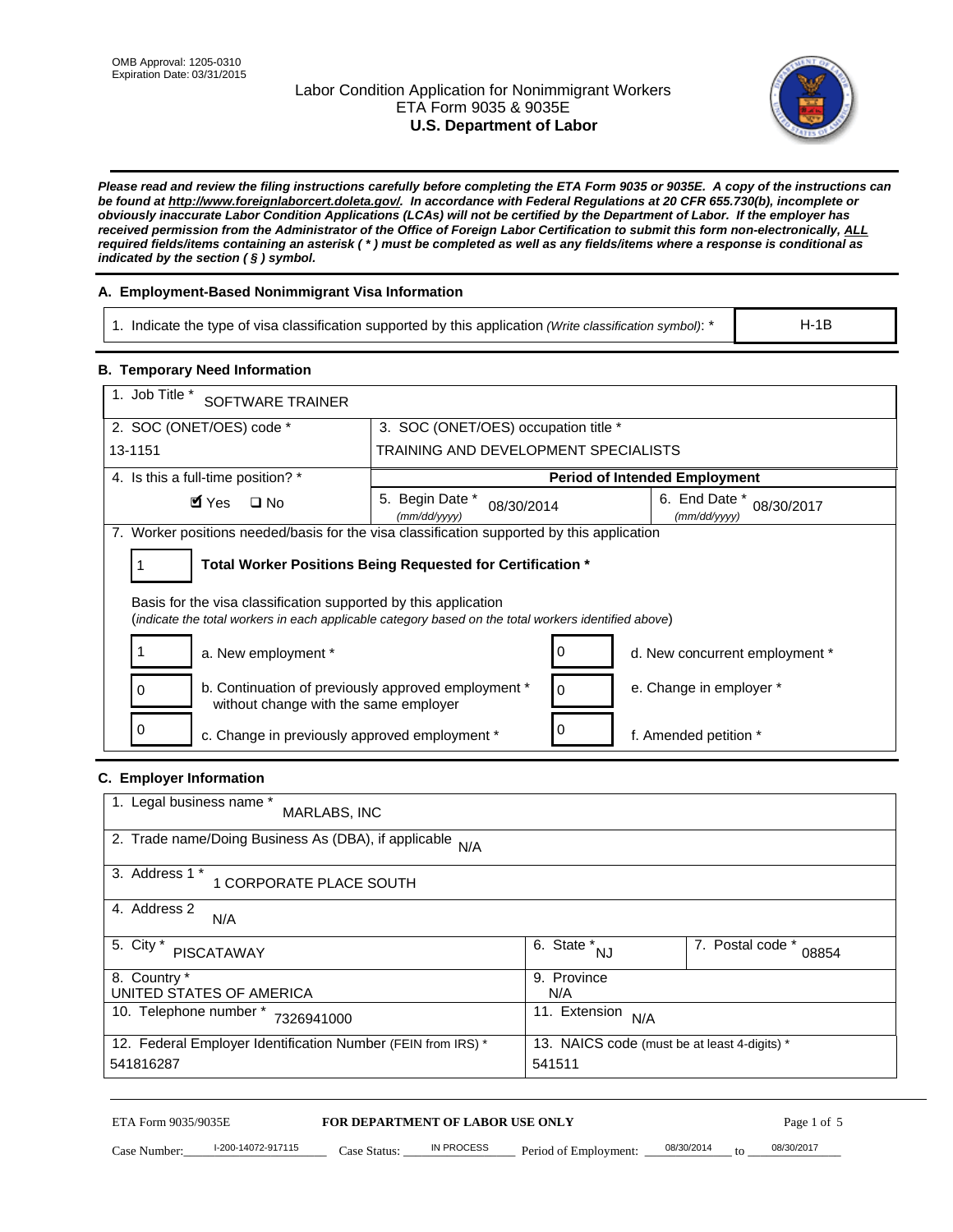

# **D. Employer Point of Contact Information**

**Important Note**: The information contained in this Section must be that of an employee of the employer who is authorized to act on behalf of the employer in labor certification matters. The information in this Section must be different from the agent or attorney information listed in Section E, unless the attorney is an employee of the employer.

| 1. Contact's last (family) name *                  | 2. First (given) name * |                     | 3. Middle name(s) *       |  |
|----------------------------------------------------|-------------------------|---------------------|---------------------------|--|
| <b>VIDYADHARAN</b>                                 | <b>SANJAY</b>           |                     | N/A                       |  |
| 4. Contact's job title *<br><b>GENERAL COUNSEL</b> |                         |                     |                           |  |
| 5. Address 1 *<br>1 CORPORATE PLACE SOUTH          |                         |                     |                           |  |
| 6. Address 2<br>N/A                                |                         |                     |                           |  |
| 7. City $*$<br>PISCATAWAY                          |                         | $8.$ State $*$ NJ   | 9. Postal code *<br>08854 |  |
| 10. Country *<br>UNITED STATES OF AMERICA          |                         | 11. Province<br>N/A |                           |  |
| 12. Telephone number *                             | Extension<br>13.        | 14. E-Mail address  |                           |  |
| 7326941000                                         | 1600                    | SANJAY@MARLABS.COM  |                           |  |

## **E. Attorney or Agent Information (If applicable)**

| VIDYADHARAN                                                                                                                                         | SANJAY                           |                                           |                                          | N/A                          |                                                      |             |
|-----------------------------------------------------------------------------------------------------------------------------------------------------|----------------------------------|-------------------------------------------|------------------------------------------|------------------------------|------------------------------------------------------|-------------|
| 4. Contact's job title * GENERAL COUNSEL                                                                                                            |                                  |                                           |                                          |                              |                                                      |             |
| 5. Address 1 * 1 CORPORATE PLACE SOUTH                                                                                                              |                                  |                                           |                                          |                              |                                                      |             |
| 6. Address 2<br>N/A                                                                                                                                 |                                  |                                           |                                          |                              |                                                      |             |
| 7. City * PISCATAWAY                                                                                                                                |                                  | $\overline{\phantom{a}}$ 8. State $^*$ NJ |                                          | 9. Postal code *             | 08854                                                |             |
| 10. Country *<br>UNITED STATES OF AMERICA                                                                                                           |                                  | 11. Province<br>N/A                       |                                          |                              |                                                      |             |
| 12. Telephone number *<br>7326941000                                                                                                                | 13. Extension<br>1600            |                                           | 14. E-Mail address<br>SANJAY@MARLABS.COM |                              |                                                      |             |
| E. Attorney or Agent Information (If applicable)                                                                                                    |                                  |                                           |                                          |                              |                                                      |             |
| 1. Is the employer represented by an attorney or agent in the filing of this application? *<br>If "Yes", complete the remainder of Section E below. |                                  |                                           |                                          |                              | $\Box$ Yes                                           | <b>A</b> No |
| 2. Attorney or Agent's last (family) name §                                                                                                         | 3. First (given) name §          |                                           |                                          |                              | 4. Middle name(s) $\sqrt{s}$                         |             |
| N/A                                                                                                                                                 | N/A                              |                                           |                                          | N/A                          |                                                      |             |
| 5. Address 1 $\frac{1}{9}$ N/A                                                                                                                      |                                  |                                           |                                          |                              |                                                      |             |
| 6. Address 2<br>N/A                                                                                                                                 |                                  |                                           |                                          |                              |                                                      |             |
| 7. City §<br>N/A                                                                                                                                    |                                  | 8. State §<br>N/A                         |                                          |                              | 9. Postal code §                                     |             |
| 10. Country §<br>N/A                                                                                                                                |                                  | 11. Province<br>N/A                       |                                          |                              |                                                      |             |
| 12. Telephone number §                                                                                                                              | 13. Extension                    |                                           | 14. E-Mail address                       |                              |                                                      |             |
| N/A                                                                                                                                                 | N/A                              | N/A                                       |                                          |                              |                                                      |             |
| 15. Law firm/Business name §                                                                                                                        |                                  |                                           |                                          | 16. Law firm/Business FEIN § |                                                      |             |
| N/A                                                                                                                                                 |                                  |                                           | N/A                                      |                              |                                                      |             |
| 17. State Bar number (only if attorney) §                                                                                                           |                                  |                                           | standing (only if attorney) §            |                              | 18. State of highest court where attorney is in good |             |
| N/A                                                                                                                                                 |                                  | N/A                                       |                                          |                              |                                                      |             |
| 19. Name of the highest court where attorney is in good standing (only if attorney) §                                                               |                                  |                                           |                                          |                              |                                                      |             |
| N/A                                                                                                                                                 |                                  |                                           |                                          |                              |                                                      |             |
|                                                                                                                                                     |                                  |                                           |                                          |                              |                                                      |             |
|                                                                                                                                                     |                                  |                                           |                                          |                              |                                                      |             |
|                                                                                                                                                     |                                  |                                           |                                          |                              |                                                      |             |
|                                                                                                                                                     |                                  |                                           |                                          |                              |                                                      |             |
|                                                                                                                                                     |                                  |                                           |                                          |                              |                                                      |             |
|                                                                                                                                                     |                                  |                                           |                                          |                              |                                                      |             |
|                                                                                                                                                     |                                  |                                           |                                          |                              |                                                      |             |
| ETA Form 9035/9035E                                                                                                                                 | FOR DEPARTMENT OF LABOR USE ONLY |                                           |                                          |                              | Page 2 of 5                                          |             |
| I-200-14072-917115                                                                                                                                  | <b>IN PROCESS</b>                |                                           |                                          | 08/30/2014                   | 08/30/2017                                           |             |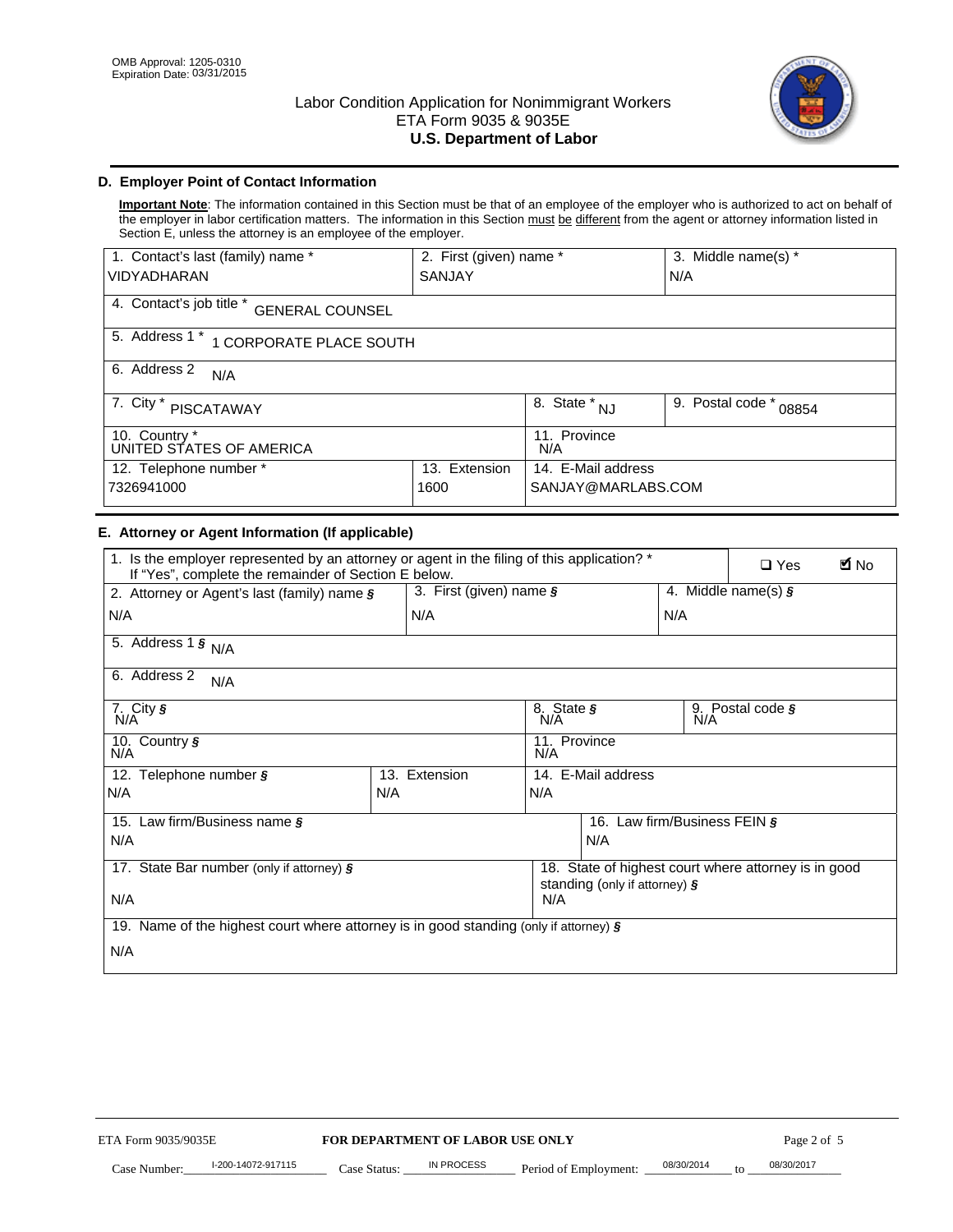# Labor Condition Application for Nonimmigrant Workers ETA Form 9035 & 9035E **U.S. Department of Labor**



| F. Rate of Pay                 |                                                     |
|--------------------------------|-----------------------------------------------------|
| 1. Wage Rate (Required)        | 2. Per: (Choose only one) *                         |
| 60000.00<br>From: \$<br>$\ast$ |                                                     |
| N/A<br>To: \$                  | ■ Year<br>□ Week □ Bi-Weekly □ Month<br>$\Box$ Hour |

## **G. Employment and Prevailing Wage Information**

#### *a. Place of Employment 1*

| From: \$                                                                                                                                                                                                                                                                                                                                                                                                                                                                                                                                                                                                                                                                                                                                                                                                                                                              | 60000.00<br>$\ast$                                                                                                                                                                                                                                                                                                                                                                                                                                                                                                                                                                                                                                                                                                                | $\Box$ Hour<br>$\Box$ Week                                 | $\Box$ Bi-Weekly                                             | $\blacksquare$ Year<br>$\Box$ Month |
|-----------------------------------------------------------------------------------------------------------------------------------------------------------------------------------------------------------------------------------------------------------------------------------------------------------------------------------------------------------------------------------------------------------------------------------------------------------------------------------------------------------------------------------------------------------------------------------------------------------------------------------------------------------------------------------------------------------------------------------------------------------------------------------------------------------------------------------------------------------------------|-----------------------------------------------------------------------------------------------------------------------------------------------------------------------------------------------------------------------------------------------------------------------------------------------------------------------------------------------------------------------------------------------------------------------------------------------------------------------------------------------------------------------------------------------------------------------------------------------------------------------------------------------------------------------------------------------------------------------------------|------------------------------------------------------------|--------------------------------------------------------------|-------------------------------------|
| To: $$$                                                                                                                                                                                                                                                                                                                                                                                                                                                                                                                                                                                                                                                                                                                                                                                                                                                               | N/A                                                                                                                                                                                                                                                                                                                                                                                                                                                                                                                                                                                                                                                                                                                               |                                                            |                                                              |                                     |
| G. Employment and Prevailing Wage Information<br>Important Note: It is important for the employer to define the place of intended employment with as much geographic specificity as possible<br>The place of employment address listed below must be a physical location and cannot be a P.O. Box. The employer may use this section<br>to identify up to three (3) physical locations and corresponding prevailing wages covering each location where work will be performed and<br>the electronic system will accept up to 3 physical locations and prevailing wage information. If the employer has received approval from the<br>Department of Labor to submit this form non-electronically and the work is expected to be performed in more than one location, an<br>attachment must be submitted in order to complete this section.<br>a. Place of Employment 1 |                                                                                                                                                                                                                                                                                                                                                                                                                                                                                                                                                                                                                                                                                                                                   |                                                            |                                                              |                                     |
| 1. Address 1 *                                                                                                                                                                                                                                                                                                                                                                                                                                                                                                                                                                                                                                                                                                                                                                                                                                                        | ONE CORPORATE PLACE SOUTH, FL3,                                                                                                                                                                                                                                                                                                                                                                                                                                                                                                                                                                                                                                                                                                   |                                                            |                                                              |                                     |
| 2. Address 2                                                                                                                                                                                                                                                                                                                                                                                                                                                                                                                                                                                                                                                                                                                                                                                                                                                          |                                                                                                                                                                                                                                                                                                                                                                                                                                                                                                                                                                                                                                                                                                                                   |                                                            |                                                              |                                     |
| N/A<br>3. City $*$<br><b>PISCATAWAY</b><br>5. State/District/Territory *<br><b>NEW JERSEY</b>                                                                                                                                                                                                                                                                                                                                                                                                                                                                                                                                                                                                                                                                                                                                                                         |                                                                                                                                                                                                                                                                                                                                                                                                                                                                                                                                                                                                                                                                                                                                   |                                                            | 4. County *<br>MIDDLESEX COUNTY<br>6. Postal code *<br>08854 |                                     |
|                                                                                                                                                                                                                                                                                                                                                                                                                                                                                                                                                                                                                                                                                                                                                                                                                                                                       | Prevailing Wage Information (corresponding to the place of employment location listed above)                                                                                                                                                                                                                                                                                                                                                                                                                                                                                                                                                                                                                                      |                                                            |                                                              |                                     |
| 7. Agency which issued prevailing wage §<br>N/A                                                                                                                                                                                                                                                                                                                                                                                                                                                                                                                                                                                                                                                                                                                                                                                                                       |                                                                                                                                                                                                                                                                                                                                                                                                                                                                                                                                                                                                                                                                                                                                   | N/A                                                        | 7a. Prevailing wage tracking number (if applicable) §        |                                     |
| 8. Wage level *<br>$\Box$                                                                                                                                                                                                                                                                                                                                                                                                                                                                                                                                                                                                                                                                                                                                                                                                                                             | <b>M</b><br>$\Box$<br>III                                                                                                                                                                                                                                                                                                                                                                                                                                                                                                                                                                                                                                                                                                         | $\Box$ IV<br>$\Box$ N/A                                    |                                                              |                                     |
| 9. Prevailing wage *<br>\$                                                                                                                                                                                                                                                                                                                                                                                                                                                                                                                                                                                                                                                                                                                                                                                                                                            | 48194.00                                                                                                                                                                                                                                                                                                                                                                                                                                                                                                                                                                                                                                                                                                                          | 10. Per: (Choose only one) *<br>$\Box$ Hour<br>$\Box$ Week | □ Bi-Weekly                                                  | ■ Year<br>$\Box$ Month              |
| 11. Prevailing wage source (Choose only one) *                                                                                                                                                                                                                                                                                                                                                                                                                                                                                                                                                                                                                                                                                                                                                                                                                        | <b>¤</b> OES<br><b>CBA</b>                                                                                                                                                                                                                                                                                                                                                                                                                                                                                                                                                                                                                                                                                                        | <b>DBA</b><br>$\Box$                                       | □ SCA                                                        | Other                               |
| 11a. Year source published *                                                                                                                                                                                                                                                                                                                                                                                                                                                                                                                                                                                                                                                                                                                                                                                                                                          | 11b. If "OES", and SWA/NPC did not issue prevailing wage OR "Other" in question 11,<br>specify source $\boldsymbol{\S}$                                                                                                                                                                                                                                                                                                                                                                                                                                                                                                                                                                                                           |                                                            |                                                              |                                     |
| 2013                                                                                                                                                                                                                                                                                                                                                                                                                                                                                                                                                                                                                                                                                                                                                                                                                                                                  | OFLC ONLINE DATA CENTER                                                                                                                                                                                                                                                                                                                                                                                                                                                                                                                                                                                                                                                                                                           |                                                            |                                                              |                                     |
| H. Employer Labor Condition Statements                                                                                                                                                                                                                                                                                                                                                                                                                                                                                                                                                                                                                                                                                                                                                                                                                                |                                                                                                                                                                                                                                                                                                                                                                                                                                                                                                                                                                                                                                                                                                                                   |                                                            |                                                              |                                     |
| I Important Note: In order for your application to be processed, you MUST read Section H of the Labor Condition Application – General<br>Instructions Form ETA 9035CP under the heading "Employer Labor Condition Statements" and agree to all four (4) labor condition statements<br>summarized below:<br>(2)<br>workers similarly employed.<br>(3)<br>employment.<br>(4)<br>1. I have read and agree to Labor Condition Statements 1, 2, 3, and 4 above and as fully explained in Section H<br>of the Labor Condition Application - General Instructions - Form ETA 9035CP. *                                                                                                                                                                                                                                                                                       | (1) Wages: Pay nonimmigrants at least the local prevailing wage or the employer's actual wage, whichever is higher, and pay for non-<br>productive time. Offer nonimmigrants benefits on the same basis as offered to U.S. workers.<br>Working Conditions: Provide working conditions for nonimmigrants which will not adversely affect the working conditions of<br>Strike, Lockout, or Work Stoppage: There is no strike, lockout, or work stoppage in the named occupation at the place of<br>Notice: Notice to union or to workers has been or will be provided in the named occupation at the place of employment. A copy of<br>this form will be provided to each nonimmigrant worker employed pursuant to the application. |                                                            |                                                              | <b>Ø</b> Yes<br>$\square$ No        |
| ETA Form 9035/9035E                                                                                                                                                                                                                                                                                                                                                                                                                                                                                                                                                                                                                                                                                                                                                                                                                                                   | <b>FOR DEPARTMENT OF LABOR USE ONLY</b>                                                                                                                                                                                                                                                                                                                                                                                                                                                                                                                                                                                                                                                                                           |                                                            |                                                              | Page 3 of 5                         |
| I-200-14072-917115<br>Case Number:                                                                                                                                                                                                                                                                                                                                                                                                                                                                                                                                                                                                                                                                                                                                                                                                                                    | <b>IN PROCESS</b><br>Case Status:                                                                                                                                                                                                                                                                                                                                                                                                                                                                                                                                                                                                                                                                                                 | Period of Employment:                                      | 08/30/2014                                                   | 08/30/2017                          |

#### **H. Employer Labor Condition Statements**

- (1) **Wages:** Pay nonimmigrants at least the local prevailing wage or the employer's actual wage, whichever is higher, and pay for nonproductive time. Offer nonimmigrants benefits on the same basis as offered to U.S. workers.
- (2) **Working Conditions:** Provide working conditions for nonimmigrants which will not adversely affect the working conditions of workers similarly employed.
- (3) **Strike, Lockout, or Work Stoppage:** There is no strike, lockout, or work stoppage in the named occupation at the place of employment.
- (4) **Notice:** Notice to union or to workers has been or will be provided in the named occupation at the place of employment. A copy of this form will be provided to each nonimmigrant worker employed pursuant to the application.

| 1. I have read and agree to Labor Condition Statements 1, 2, 3, and 4 above and as fully explained in Section H | $\blacksquare$ Yes $\square$ No |  |
|-----------------------------------------------------------------------------------------------------------------|---------------------------------|--|
| of the Labor Condition Application – General Instructions – Form ETA 9035CP. *                                  |                                 |  |

| ETA Form 9035/9035E |                    | <b>FOR DEPARTMENT OF LABOR USE ONLY</b> |            |                                    | Page 3 of 5  |            |  |
|---------------------|--------------------|-----------------------------------------|------------|------------------------------------|--------------|------------|--|
| Case Number:        | l-200-14072-917115 | Case Status:                            | IN PROCESS | Period of Employment: __08/30/2014 | $t^{\Omega}$ | 08/30/2017 |  |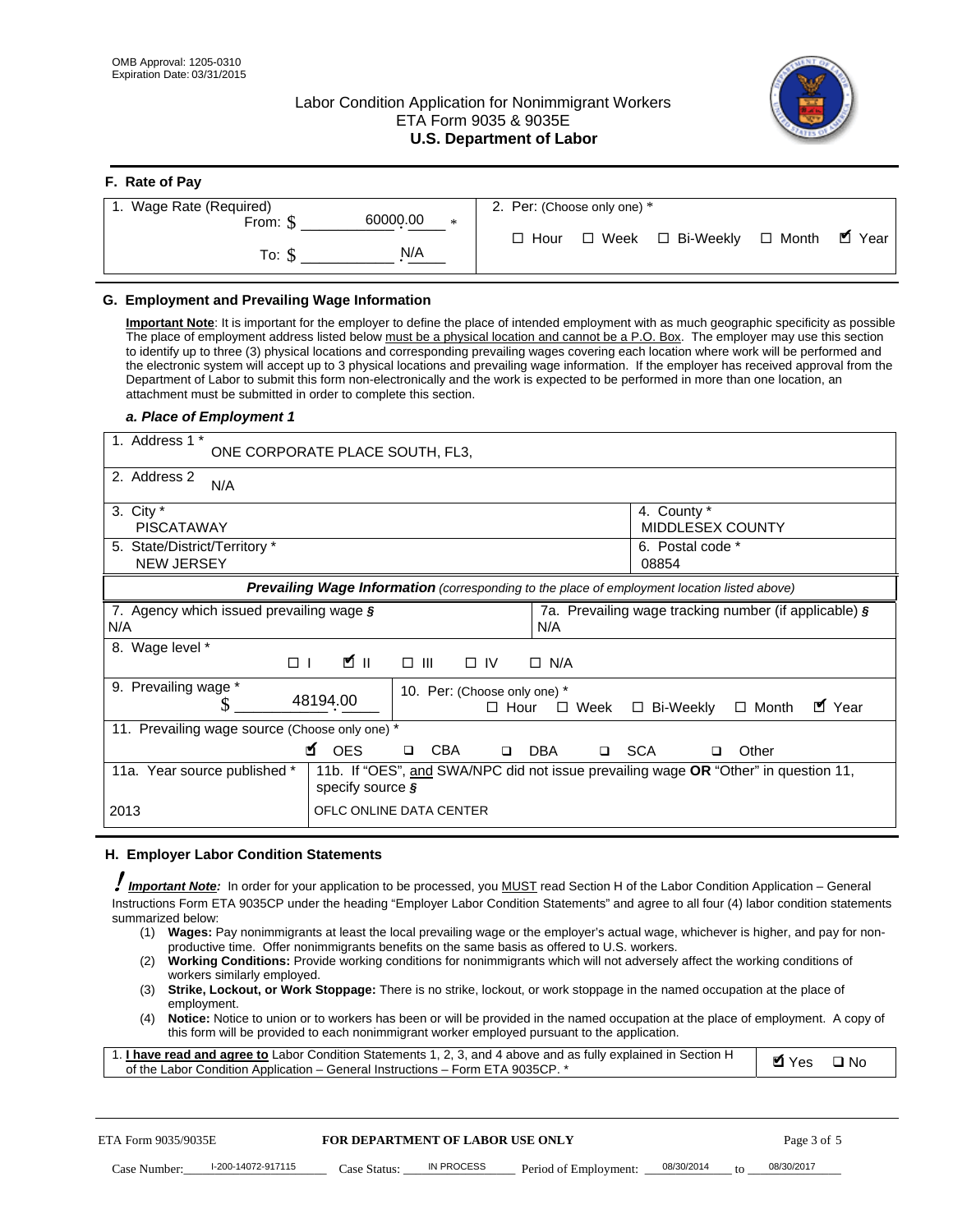

#### **I. Additional Employer Labor Condition Statements – H-1B Employers ONLY**

!**Important Note***:* In order for your H-1B application to be processed, you MUST read Section I – Subsection 1 of the Labor Condition Application – General Instructions Form ETA 9035CP under the heading "Additional Employer Labor Condition Statements" and answer the questions below.

#### *a. Subsection 1*

| 1. Is the employer H-1B dependent? $\S$                                                                                                                                                                                                 | Myes                                          | $\Box$ No              |  |
|-----------------------------------------------------------------------------------------------------------------------------------------------------------------------------------------------------------------------------------------|-----------------------------------------------|------------------------|--|
| 2. Is the employer a willful violator? $\frac{1}{2}$                                                                                                                                                                                    | $\Box$ Yes                                    | <b>M</b> <sub>No</sub> |  |
| 3. If "Yes" is marked in questions 1.1 and/or 1.2, you must answer "Yes" or "No" regarding whether the<br>employer will use this application ONLY to support H-1B petitions or extensions of status for exempt H-1B<br>nonimmigrants? § | $\blacksquare$ Yes $\square$ No $\square$ N/A |                        |  |

**If you marked "Yes" to questions I.1 and/or I.2 and "No" to question I.3, you MUST read Section I – Subsection 2 of the Labor Condition Application – General Instructions Form ETA 9035CP under the heading "Additional Employer Labor Condition Statements" and indicate your agreement to all three (3) additional statements summarized below.** 

#### *b. Subsection 2*

- A. **Displacement:** Non-displacement of the U.S. workers in the employer's workforce
- B. **Secondary Displacement:** Non-displacement of U.S. workers in another employer's workforce; and
- C. **Recruitment and Hiring:** Recruitment of U.S. workers and hiring of U.S. workers applicant(s) who are equally or better qualified than the H-1B nonimmigrant(s).

| 4. I have read and agree to Additional Employer Labor Condition Statements A, B, and C above and as fully                  |      |
|----------------------------------------------------------------------------------------------------------------------------|------|
| explained in Section I – Subsections 1 and 2 of the Labor Condition Application – General Instructions Form ETA $\Box$ Yes | ∩ Nח |
| 9035CP. $\delta$                                                                                                           |      |

## **J. Public Disclosure Information**

!**Important Note***:* You must select from the options listed in this Section.

| Public disclosure information will be kept at: * | Employer's principal place of business<br>$\Box$ Place of employment |
|--------------------------------------------------|----------------------------------------------------------------------|
|--------------------------------------------------|----------------------------------------------------------------------|

#### **K. Declaration of Employer**

*By signing this form, I, on behalf of the employer, attest that the information and labor condition statements provided are true and accurate;*  that I have read sections H and I of the Labor Condition Application – General Instructions Form ETA 9035CP, and that I agree to comply with *the Labor Condition Statements as set forth in the Labor Condition Application – General Instructions Form ETA 9035CP and with the Department of Labor regulations (20 CFR part 655, Subparts H and I). I agree to make this application, supporting documentation, and other records available to officials of the Department of Labor upon request during any investigation under the Immigration and Nationality Act. Making fraudulent representations on this Form can lead to civil or criminal action under 18 U.S.C. 1001, 18 U.S.C. 1546, or other provisions of law.* 

| 1. Last (family) name of hiring or designated official * | 2. First (given) name of hiring or designated official * |                                   | 3. Middle initial * |
|----------------------------------------------------------|----------------------------------------------------------|-----------------------------------|---------------------|
| <b>VIDYADHARAN</b>                                       | <b>SANJAY</b>                                            |                                   | N/A                 |
| 4. Hiring or designated official title *                 |                                                          |                                   |                     |
| <b>GENERAL COUNSEL</b>                                   |                                                          |                                   |                     |
| 5. Signature *                                           |                                                          | 6. Date signed *                  |                     |
|                                                          |                                                          |                                   |                     |
|                                                          |                                                          |                                   |                     |
|                                                          |                                                          |                                   |                     |
|                                                          |                                                          |                                   |                     |
| FOR DEPARTMENT OF LABOR USE ONLY<br>ETA Form 9035/9035E  |                                                          |                                   | Page 4 of 5         |
| I-200-14072-917115<br>Case Number<br>Case Status:        | IN PROCESS<br>Period of Employment:                      | 08/30/2014<br>$\mathsf{t} \alpha$ | 08/30/2017          |